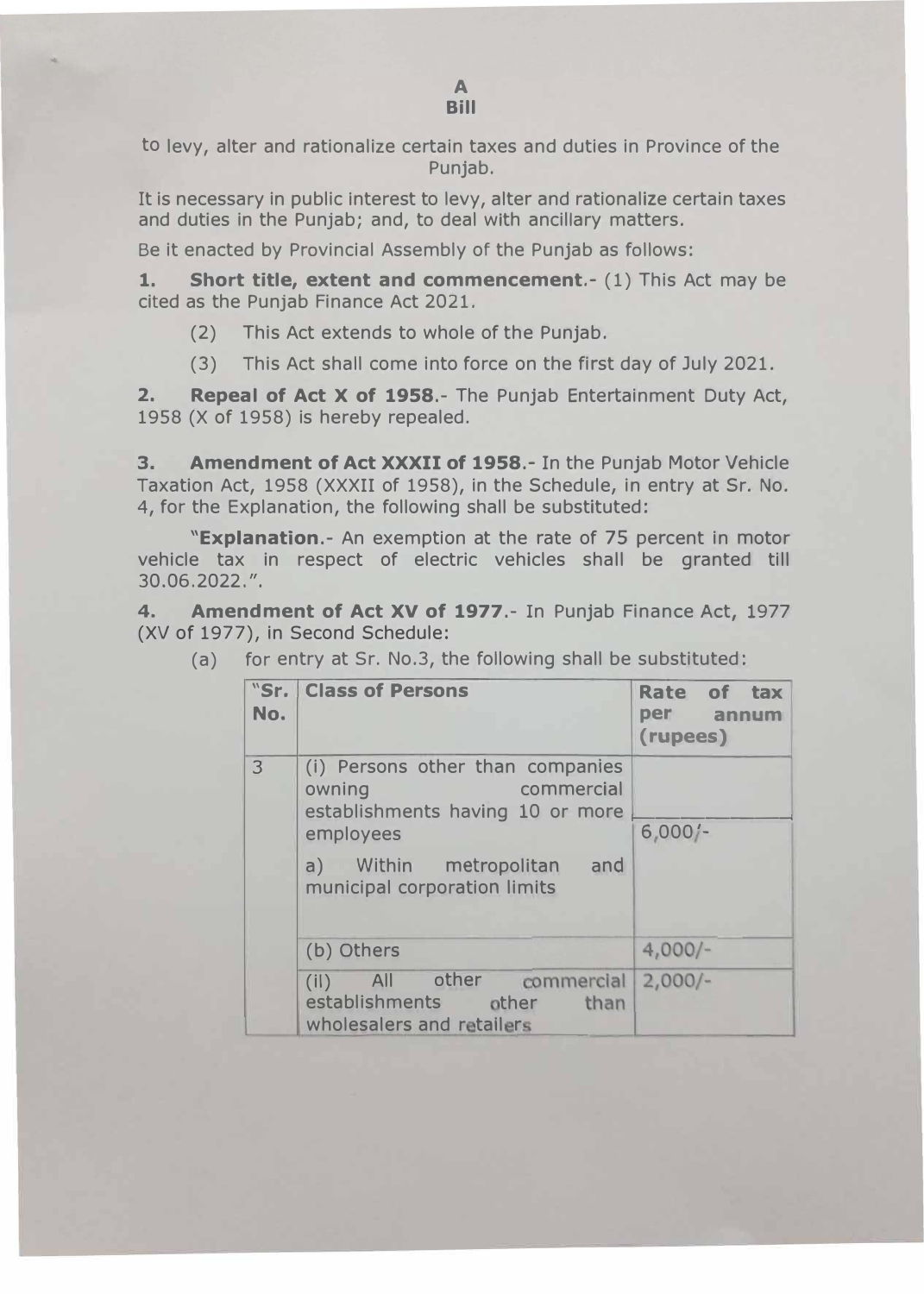- (b) in entry at Sr. No. 6, in category (vii), in subcategory (d), for the words "Motor Car" the words "Motor Vehicle" shall be substituted; and
- $(c)$  after entry at Sr. No. 10, the following entry shall be inserted at Sr.No.11;

| No. | "Sr.   Class of Persons                                                                                                                                            | Rate of tax<br>per annum<br>(rupees) |
|-----|--------------------------------------------------------------------------------------------------------------------------------------------------------------------|--------------------------------------|
| 11  | Persons who are engaged in a 200/-<br>profession, trade, calling or<br>employment who were assessed to<br>pay income tax during the<br>preceding financial years". |                                      |

**5. Amendment of Act XLII of 2012.-** In the Punjab Sales Tax on Services Act 2012 (XLII of 2012):

- (a) in section 2:
	- $(i)$  clauses (1) and (1A) shall be renumbered as (1A) and (1B) respectively, and before clause (1A) as renumbered, the following clause ( 1) shall be added:

"(1) "active taxpayer" means a registered person:

- (i) whose registration has not been suspended or blacklisted by the Authority; and
- (ii) who has filed his tax return for at least one of the preceding three consecutive tax periods;
- (ii) in clause  $(11)$ , in sub-clause  $(a)$ , for the expression "the Companies Ordinance, 1984 (XLVII of 1984)", the expression "the Companies Act, 2017 (XIX of 2017)" shall be substituted;
- (iii) after clause  $(41)$ , the following clause  $(41A)$  shall be inserted:

(i) "Standard Rate" means sixteen percent";

(b) after section 10, the following section 10A shall be inserted:

"10A. Option to charge tax at standard rate. (1) Where any service or class of services is chargeable at a reduced rate under the Second Schedule, any person or class of persons providing such service or services may, with the permission of the Authority, opt to charge sales tax at the standard rate subject to such conditions, restrictions and limitations as may be specified by the Authority.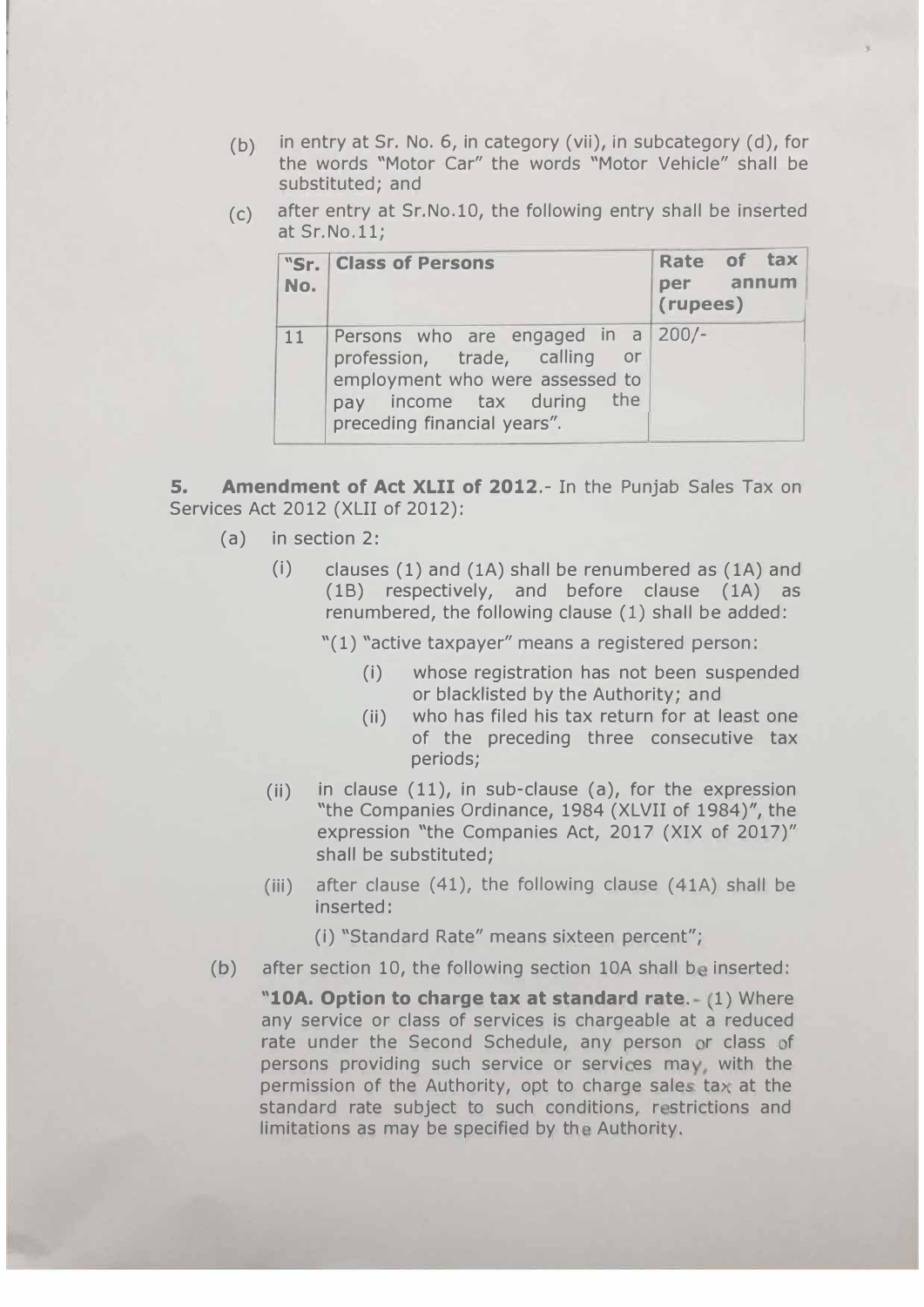(2) The permission granted under subsection (1) shall be irrevocable except with the permission of the Authority.

(3) Where the Authority has reasons to believe that the taxpayer has misused the option, the Authority may withdraw the permission granted under subsection (1) at any time after affording an opportunity of being heard.";

- (c) in section 48:
	- (i) in entry at S. No. 20, in column 4, for the expression "59A", the expression 59B shall be substituted;
	- (ii) after entry at S. No. 20, the following entry 21 shall be added:

| "S.No.     | <b>Offence</b>                                                                                      | Penalty                                                                                                                                                                                | <b>Section</b> |
|------------|-----------------------------------------------------------------------------------------------------|----------------------------------------------------------------------------------------------------------------------------------------------------------------------------------------|----------------|
| 21<br>mar. | Where<br>registered person liable to pay<br>in excess to the ten thousand<br>the<br><b>Schedule</b> | a Such person shall be 10";<br>a a<br>charges sales tax penalty of rupees<br>per<br>rate provided in invoice or ten<br>Second percent of the<br>invoice amount,<br>whichever is higher |                |

- (d) in section 59, in sub-sections (1) and (2), after the word "provision", the words "and receipt" shall be inserted;
- (e) in section 65, sub-sections (7) and (8) shall be omitted.
- (f) in the Second Schedule:
	- (i) in entry at S.No.7, in column (4), after category (a), the following category (aa) shall be inserted:

"(aa) Five percent for insurance agents and insurance brokers";

- (ii) in entry at Sr.No.11, in column  $(4)$ , in category  $(a)$ , after the words "credit cards" the expression", mobile wallets or QR scanning" shall be inserted·
- (iii) in entry at Sr.No.40, in column (4) in category  $(a)$ . after the words "agricultural produce" the words "and home chefs" shall be Inserted;
- (iv) in entry at Sr.No.41, in column  $(4)$ , for the words "Nineteen and a half" the word "Sixteen" shall be substituted;
- (v) in entry at Sr.No.48, in column  $(2)$ , the expression "inter city" shall be omitted;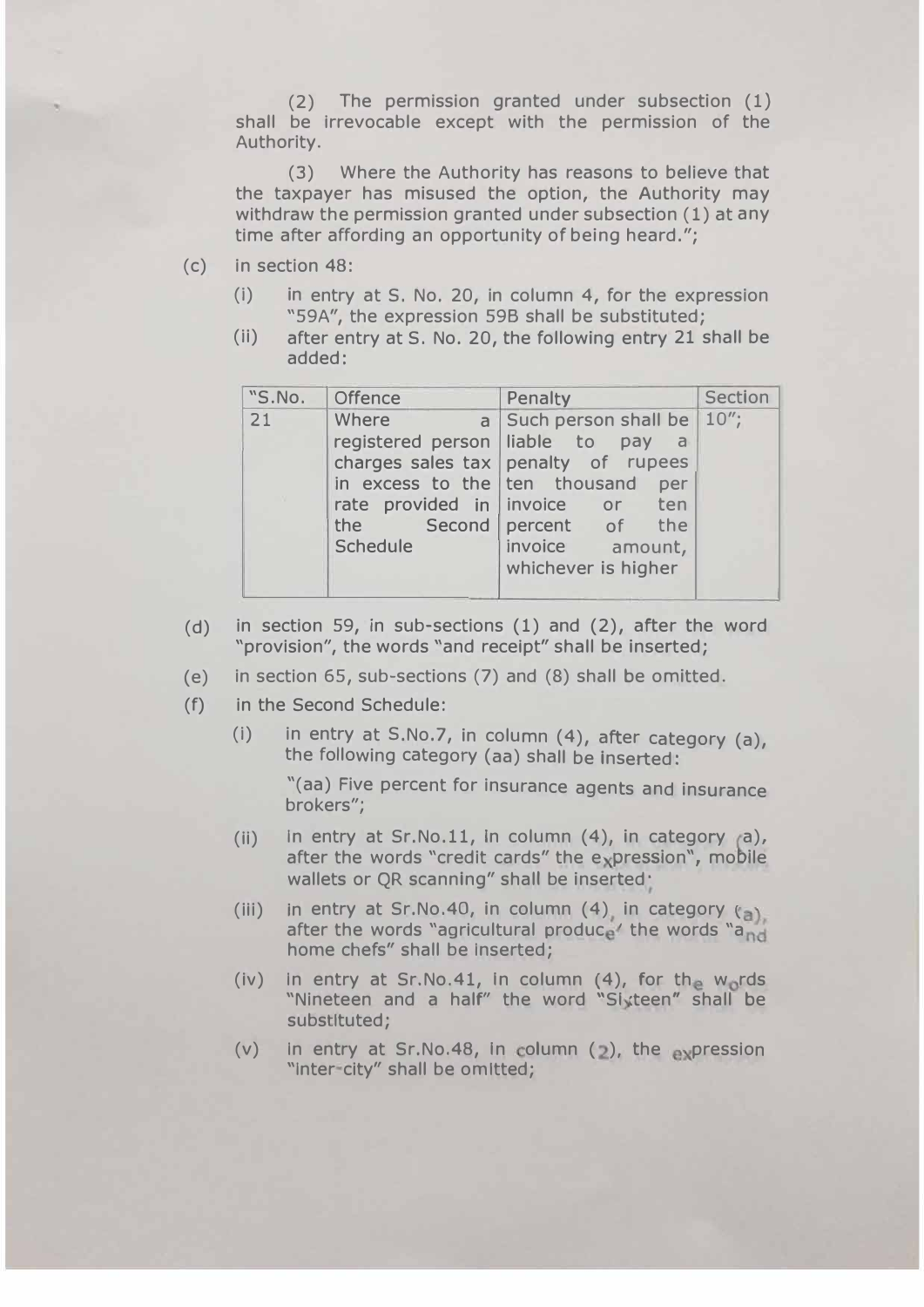(vi) in entries at Sr. No. 18,33,34,44,50,61,64 and 65, in column (4), for the existing categories, the following shall be substituted:

,

"Five percent without input tax adjustment"

(vii) after entry at Sr.No.69, the following entry shall be added at Sr. No 70:

| "Sr.<br><b>No</b> | Description                                                                                                                                                   | Classification,<br>if applicable | Rate of Tax                                         |
|-------------------|---------------------------------------------------------------------------------------------------------------------------------------------------------------|----------------------------------|-----------------------------------------------------|
| (1)               | (2)                                                                                                                                                           | (3)                              | (4)                                                 |
| 70                | Entertainment<br>services (including<br>cinemas, theatres,<br>concerts, circus,<br>sports events, races,<br>film, fashion shows<br>and mobile stage<br>shows) |                                  | Zero percent<br>without<br>input tax<br>adjustment" |

**6. Amendment of Act XXX of 2015.-** In the Punjab Infrastructure Development Cess Act 2015 (XXX of 2015), in section 6, in subsection  $(1)$ :

- (a) for the word "and" appearing for the second time, a comma shall be substituted; and
- (b) after the word "Punjab" appearing for the second time, the expression ", and the goods exempted by the Federal Government from payment of duties and taxes for import' shall be inserted.

**7. Special relaxations for financial year 2021-22.-** (1) Notwithstanding anything contained in sections 3 and 12 of the Punjab Urban Immovable Property Tax Act, 1958 (V of 1958), for the financial year 2021-22:

- (a) discount equal to five percent of the tax being paid shall be allowed on payment of tax through e-payment system,
- (b) the tax shall be paid on yearly basis or half yearly basis as the assessee may choose or the such later date as the Government may by notification determine, and
- (c) for financial year 2021-22, the tax shall be collected as follows:
	- $(i)$  in first quarter with five percent rebate in the amount of annual tax;
	- $(ii)$  In second quarter, the amount of annual tax without any rebate; and
	- (III) in third and fourth quarters, the amount of annual tax with one percent surcharge per month on the gross payable tax.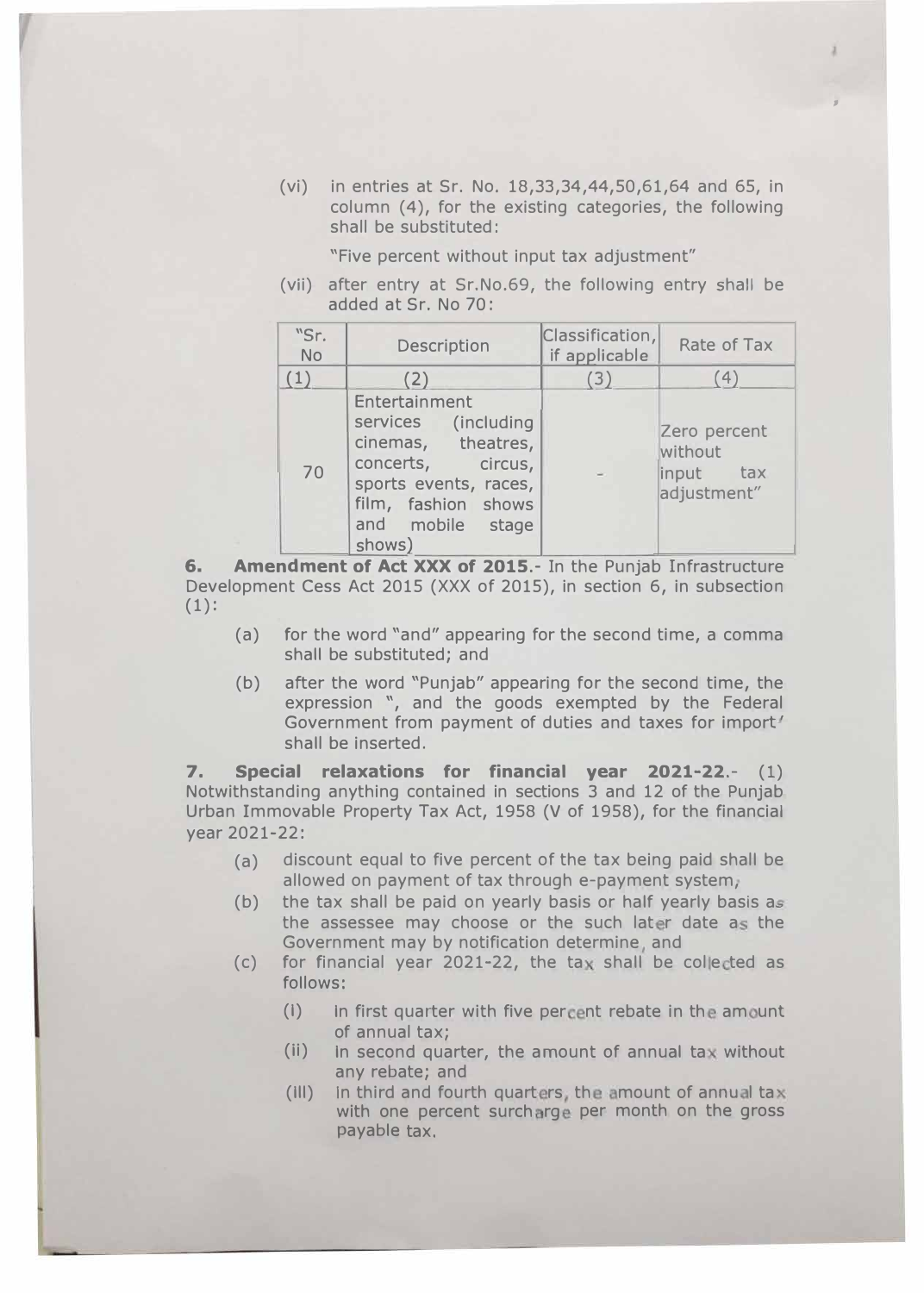(2) Notwithstanding anything contained in sections 3 and 9 of the Punjab Motor Vehicle Taxation Act, 1958 (XXXII of 1958), for the financial year 2021-22:

- (a) discount equal to five percent of the tax being paid shall be allowed on payment of tax through e-payment system;
- (b) for financial year 2021-22, the tax shall be collected as follows:
	- (i) in first quarter with ten percent rebate in the amount of annual tax;
	- (ii) in second quarter, the amount of annual tax without any rebate; and
	- (iii) in third and fourth quarters, the amount of annual tax with such penalty as may be determined under section 9.
- (3) This section shall remain in force till 30th day of June 2022.

## **STATEMENT OF OBJECTS AND REASONS**

The relief in motor vehicles tax in respect of old vehicles is proposed to be withdrawn to discourage the use of such vehicles to ensure less pollution. Similarly, discounted rate of motor vehicles tax for electric vehicles has been provided to promote the use of electric vehicles.

In case of e-payment of urban immovable property tax and motor vehicles tax, a discounted rate of 5% has been proposed during Covid-19 pandemic. Besides, surcharge and penalty for property tax and motor vehicles tax have also been rationalized.

In view of the proposal to assign the subject matter of entertainment duty to Punjab Revenue Authority (PRA), the Punjab Entertainment Duty Act, 1958 is to be repealed while amending the Punjab Sales Tax on Services Act 2012 for this purpose. Further, penalty has been proposed for persons who charge tax at a rate higher than the rate provided under the Act of 2012.

The relief measures brought through the Finance Act 2020 in the shape of reduction in rates for various service sectors are to be continued and rates of sales tax on services for ten service sectors are to be reduced including beauty parlours, fashion designers, architects, laundries and dry cleaners, supply of machinery, warehouse services, dress designers and rental of bulldozers.

In view of the success of the proposal to charge sales tax at the reduced rate of 5% on restaurants, which has helped in the documentation of the economy as well as providing relief to taxpayers who support documentation, expansion of the said regime in case of payments through mobile wallets and QR scanning has also been proposed.